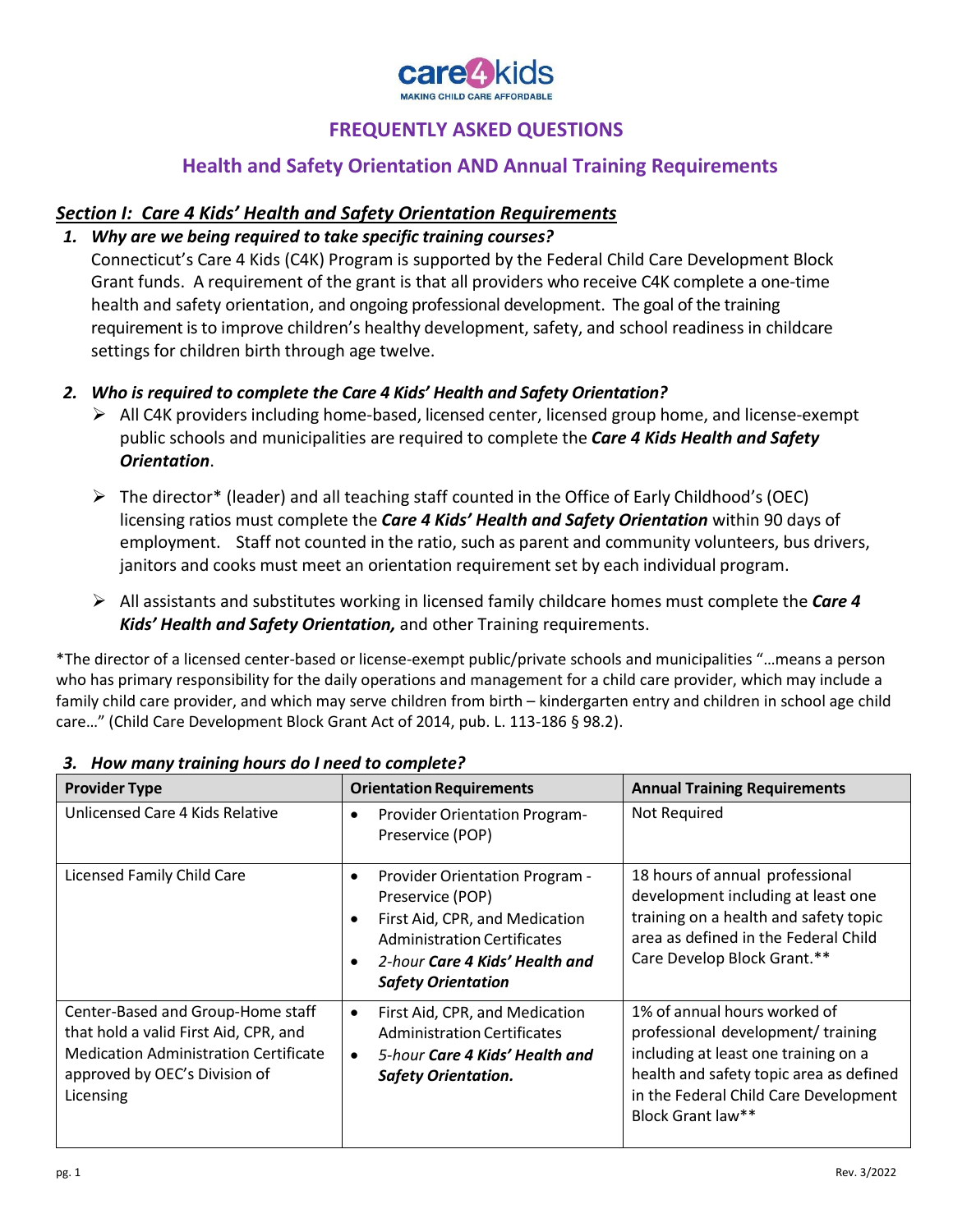

| <b>Orientation Requirements</b>                                                                                                                                                                                                                                                                                                                         | <b>Annual Training Requirements</b>                                                                                                                                                                                   |
|---------------------------------------------------------------------------------------------------------------------------------------------------------------------------------------------------------------------------------------------------------------------------------------------------------------------------------------------------------|-----------------------------------------------------------------------------------------------------------------------------------------------------------------------------------------------------------------------|
| 18-hour Care 4 Kids' Health and<br><b>Safety Orientation.</b>                                                                                                                                                                                                                                                                                           | 1% of annual hours worked of<br>professional development/ training<br>including at least one training on a<br>health and safety topic area as defined<br>in the Federal Child Care Development<br>Block Grant**       |
| First Aid, CPR, and Medication<br>$\bullet$<br><b>Administration Certificates</b><br>5-hour Care 4 Kids' Health and<br>$\bullet$<br><b>Safety Orientation.</b>                                                                                                                                                                                          | 1% of annual hours worked of<br>professional development/training<br>including at least one training on a<br>health and safety topic area as defined<br>in the Federal Child Care Development<br><b>Block Grant**</b> |
| 18-hour Care 4 Kids' Health and<br><b>Safety Orientation.</b>                                                                                                                                                                                                                                                                                           | 1% of annual hours worked of<br>professional development/training<br>including at least one training on a<br>health and safety topic area as defined<br>in the Federal Child Care Development<br><b>Block Grant**</b> |
| Individuals who hold valid First Aid,<br>CPR, AND Medication Administration<br>Certificates approved by OEC<br>Licensing<br>5-hour Online Health and Safety<br><b>Orientation Program</b><br>Individuals who do not hold valid<br>First Aid, CPR, AND Medication<br><b>Administration Certificates</b><br>18-hour Online Health and Safety<br>$\bullet$ | 18 hours of professional<br>development/training including at<br>least one training on a health and<br>safety topic area as defined in the<br>federal law.                                                            |
|                                                                                                                                                                                                                                                                                                                                                         | <b>Orientation Program</b>                                                                                                                                                                                            |

\*\* The health and safety topic areas defined in the Federal Child Care Development Block Grant include:

- 1. Prevention and control of infectious diseases (including immunization)
- 2. Building and physical premises safety
- 3. Emergency preparedness and response planning
- 4. Storage of hazardous materials and bio-contaminants
- 5. Recognition and reporting of child abuse and neglect
- 6. Child development
- 7. SIDS and use of safe sleep practices
- 8. Prevention of shaken baby syndrome and abusive head trauma
- 9. Nutrition
- 10. Prevention/response to food allergies
- 11. Administration of medication
- 12. First-aid and CPR
- 13. Precautions in transporting children (if applicable)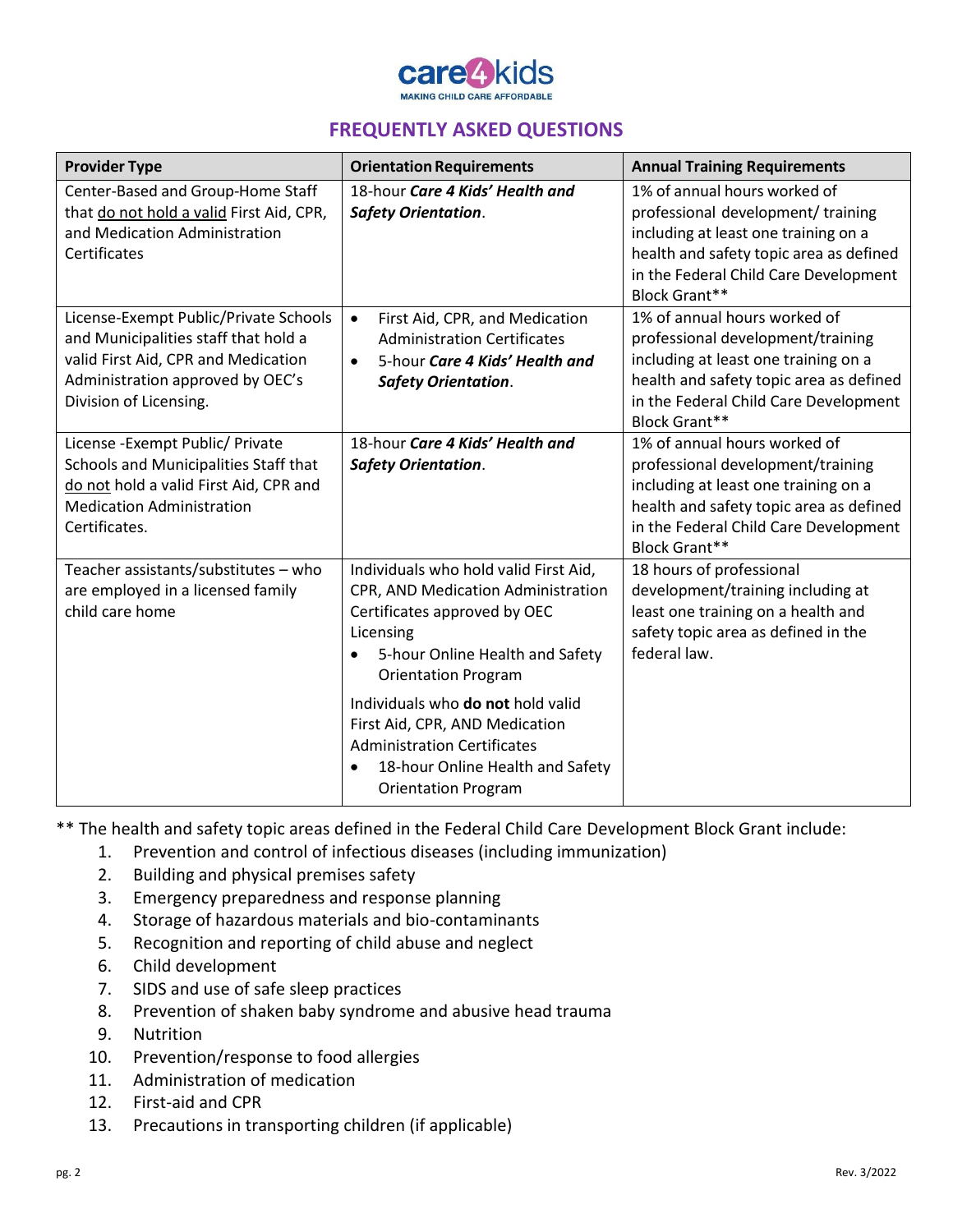

- *4. How do I know if I need the Care 4 Kids' 2-, 5-, or 18- hour Health and Safety Orientation?* Please refer to the table above. You can access all of *Care 4 Kids' Health and Safety Orientations* at any time – you do not need to have first aid, CPR and medication administration completed prior to taking the Orientation Training.
- *5. Will I have to complete Care 4 Kids' Health and Safety Orientation every year?* No. This is a one-time requirement. However, there are ongoing annual training requirements. Refer to the table above for annual training requirements.
- *6. Do other health and safety trainings meet the orientation requirements?* No. *Care 4 Kids' Health and Safety Orientation* contains all required topics specified in the federal law. The Childcare Education Institution (CCEI) Orientation training ensures that each topic area is met.
- *7. When do I need to have the Care 4 Kids' Health and Safety Orientation completed? Care 4 Kids' Health and Safety Orientation* requirements must be completed within 90 days of hire for Center based and Group Home program staff, or within 90 days of becoming a Care 4 Kids provider for licensed home-based providers.
- *8. How long do I have to complete the Care 4 Kids' Health and Safety Orientation once I start it?* You can start and stop the trainings according to your scheduling needs. You can pick up where you left off during your previous session. The training must be completed within 90 days of your employment start date.
- *9. How do I access Care 4 Kids' Health and Safety Orientation?* You can access the training directly after you log into your OEC Registry account. Please go to [www.ccacregistry.org](http://www.ccacregistry.org/) for more information.

### *10. Do I need to have internet access?*

Yes, you must have access to the internet. Please check with your local library for computer access if you do not have a computer.

• Childcare Education Institute (CCEI) training works with the following internet browsers: Google Chrome, Internet Explorer, Mozilla Firefox, Apple Safari, or Microsoft Edge.

### *11. Do I need a new login ID if I already have an account with CCEI?*

No, if you already have a CCEI account, your *Care 4 Kids' Health and Safety Orientation* will be added to your existing account. Please ONLY access the training from your OEC Registry account.

### *12. What information do I need to sign up for the online courses?*

Go to [www.ccacregistry.org](http://www.ccacregistry.org/) for more information about creating your free account if you do not already have one and access the training within it. If you already have an OEC Registry account (formerly Charts-A-Course) do NOT make a new account! Please note: The OEC Registry requires your date of birth and social security number in order to match to the background check. Security is extremely important. Please do not share your logon information!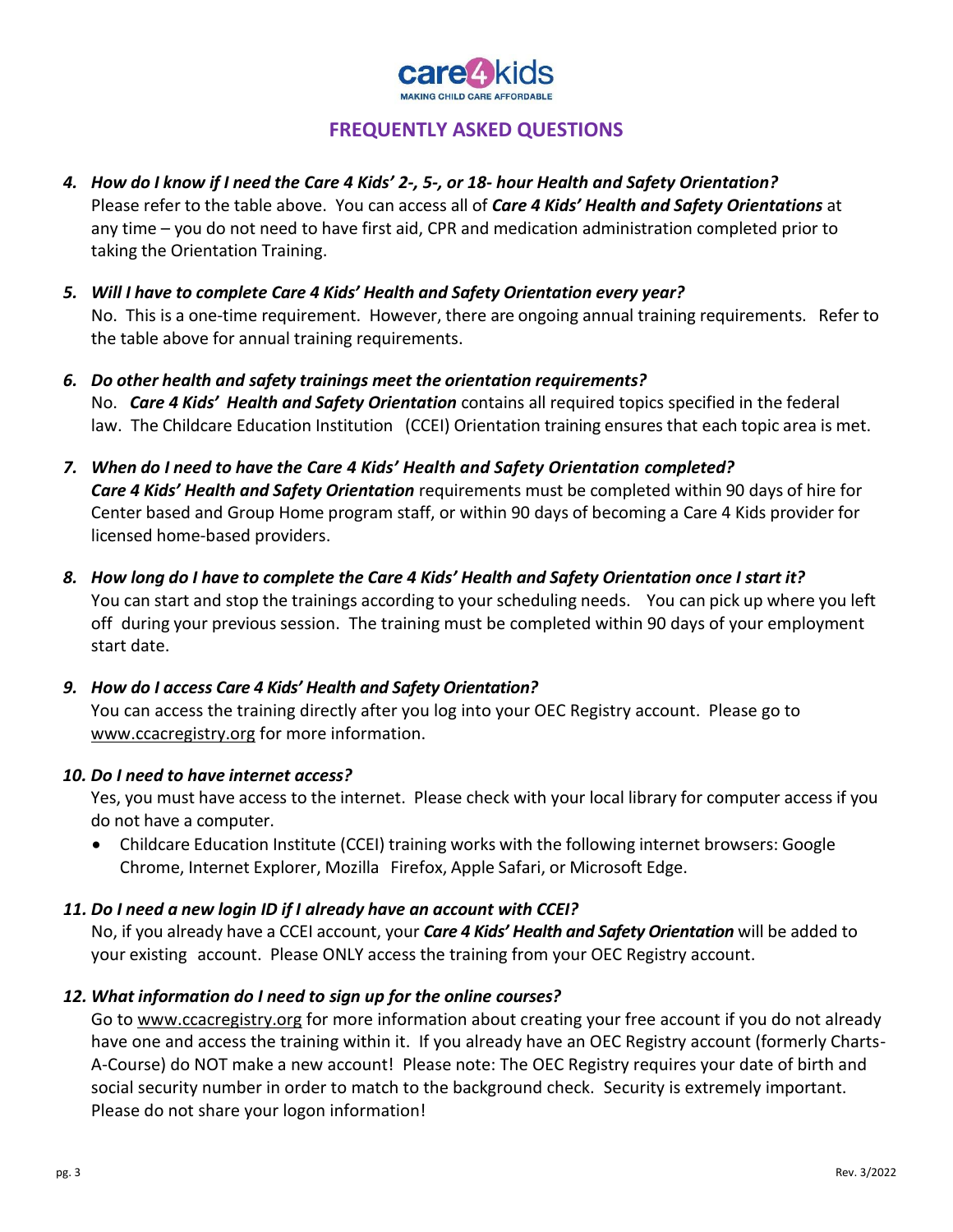

### *13. How much does the training cost?*

The training is free. The OEC pays for your online training subscription.

### *14. How do I know if I successfully completed the Care 4 Kids' Health and Safety Orientation?*

You will be asked a set of questions at the end of the training. You will need a score of 70% or higher in order to pass. If you do not achieve a score of 70% or higher, you will be given additional opportunities to retake the exam. The completion will then be automatically recorded in your OEC Registry account. Please do NOT submit your certificates!

### *15. What if I completed the training but do not see it on my Registry Education and Training Report?*

First, make sure you have logged in to your OEC Registry account and opened the online training. The training record is updated nightly, check the Registry the next day if record is not available. If you do not see the completion in your OEC Registry Education and Training Report, contact the OEC Registry for help at 1-800-832-7784.

## *16. How will the completion of the Care 4 Kids' Health and Safety Orientation program be monitored and tracked?*

Once you finish the *Care 4 Kids' Health and Safety Orientation*, the completion will be electronically uploaded into your individual OEC Registry account. If you are an individual, you can see on your profile if you meet the *Care 4 Kids' Health and Safety Orientation*. If you are a program leader with Administrative Access to your program's OEC Registry program account, you can check the OEC Health and Safety Orientation Report. This shows the program's standing for that point in time. Any new staff will also need to meet the requirements (within 90 days). Your program must meet AND maintain compliance.

## *17. Does the completion of Care 4 Kids' Health and Safety Orientation transfer to another employer if I change jobs?*

Yes. Once an individual completes the *Care 4 Kids' Health and Safety Orientation*, a record of completion will be uploaded to the individual's OEC Registry account [\(www.ccacregistry.org\)](http://www.ccacregistry.org/). Please do NOT send copies of completion certificates to the Registry. If you change employment, the orientation completion will show for your new employer.

## *Section II: Annual Care 4 Kids' Training Requirements*

## *1. What are the annual Care 4 Kids' training requirements?*

All providers (family, center, group home, license-exempt public school and municipalities) are required to complete annual training hours which include one health and safety topic area defined in the Federal Child Care Development Block Grant. (See page 2 above)

## *2. Do program staff have to take an approved health and safety training for the annual training requirement?*

No. Programs can select appropriate training courses to meet this requirement. Once those trainings are completed, the certificates of completion can be uploaded to OEC's Registry. The OEC Registry staff will not be verifying each of these trainings, but OEC will access the record of them to randomly audit Care 4 Kids ongoing training compliance. See the OEC Registry website for more detail on uploading documents.